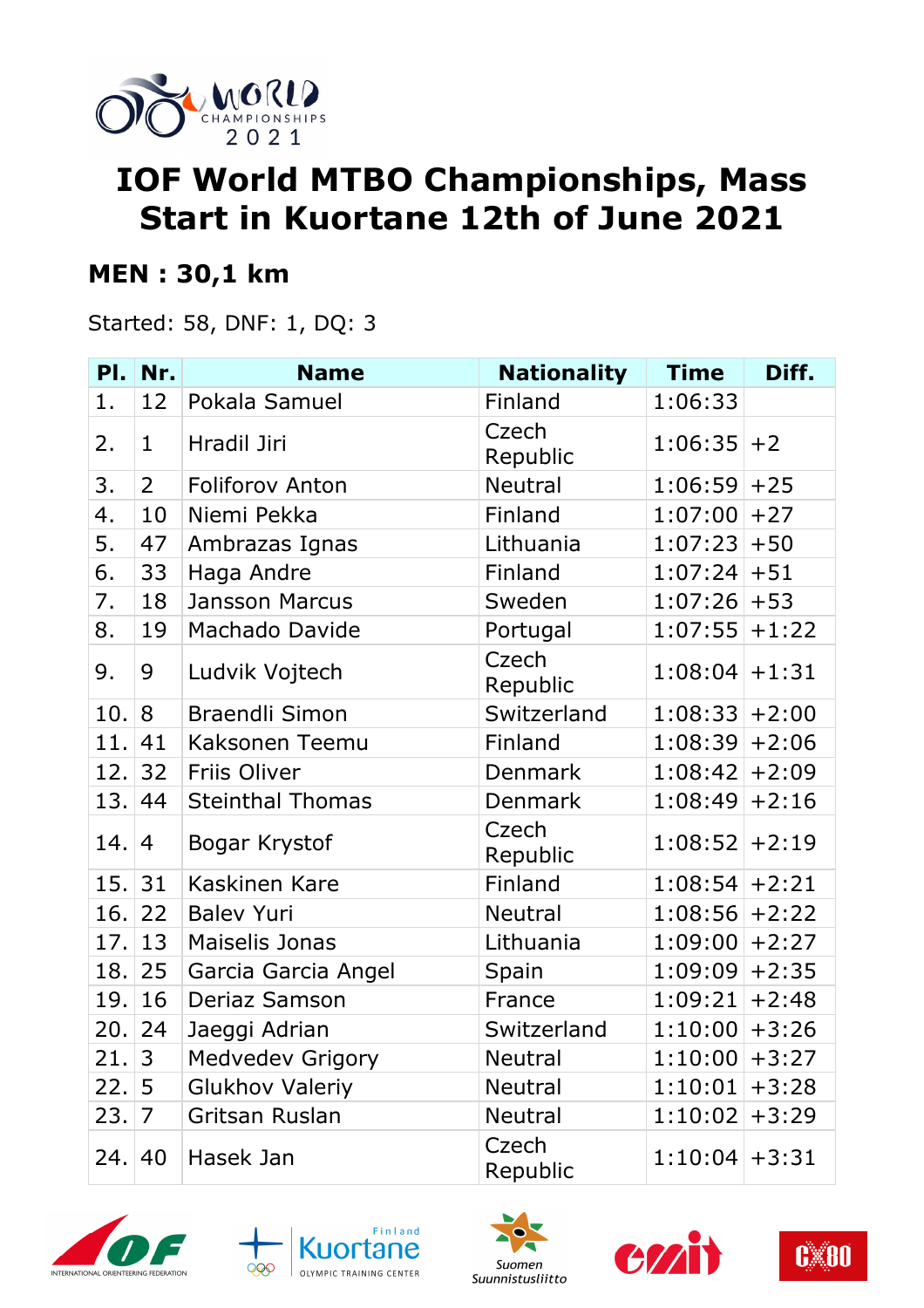

| 25.   20 |         | Haselsberger Kevin             | Austria           | $1:10:06$ + 3:33  |                   |
|----------|---------|--------------------------------|-------------------|-------------------|-------------------|
| 26.      | 51      | Nordgren Rasmus                | Sweden            | $1:10:09$ + 3:36  |                   |
| 27.      | 36      | <b>Svard Sebastian</b>         | Sweden            | $1:10:15$ + 3:42  |                   |
| 28.      | 14      | Dallavalle Luca                | Italy             | $1:10:51$ +4:17   |                   |
| 29.      | 6       | Laurila Jussi                  | Finland           | $1:10:51$ +4:18   |                   |
| 30.27    |         | Pourre Jeremi                  | France            | $1:10:52$ +4:19   |                   |
| 31.      | 29      | <b>Breitschaedel Tobias</b>    | Austria           | $1:10:56$ +4:23   |                   |
| 32.      | 11      | <b>Fuchs Baptiste</b>          | France            | $1:11:30$ +4:57   |                   |
| 33.      | 23      | Courtois Yoann                 | France            | $1:11:32$ +4:59   |                   |
| 34.      | 50      | Jonsson Gustav                 | Sweden            | $1:11:33+5:00$    |                   |
| 35.      | 35      | Turra Piero                    | Italy             | $1:11:40$ + 5:07  |                   |
| 36.      | 15      | <b>Waldmann Andreas</b>        | Austria           | $1:11:52$ + 5:19  |                   |
| 37.56    |         | <b>Kamaryt Tomas</b>           | Czech<br>Republic | $1:12:00$ + 5:27  |                   |
| 38.      | 54      | Svedberg Patrik                | Sweden            | $1:12:04$ + 5:30  |                   |
| 39.53    |         | <b>Chmelar Lukas</b>           | Czech<br>Republic | $1:12:42$ +6:09   |                   |
| 40.      | 45      | <b>Buzovkin Danil</b>          | <b>Neutral</b>    | $1:13:06$ +6:33   |                   |
| 41.      | 49      | Osti Dante                     | Italy             | $1:14:37+8:04$    |                   |
| 42.      | 58      | Kielak Hubert                  | Poland            | $1:14:39+8:06$    |                   |
| 43.      | 43      | Mariani Antonio                | Italy             | $1:14:44$ +8:11   |                   |
| 44.      | 34      | <b>Exler Florian</b>           | Austria           | $1:15:02$ +8:29   |                   |
| 45.      | 38      | Roothans Paul                  | Portugal          | $1:15:18$ +8:44   |                   |
| 46.      | 28      | <b>Pinsard Florian</b>         | France            | $1:15:18$ +8:45   |                   |
|          | 47.  17 | Bettega Fabiano                | Italy             | $1:15:57$ +9:24   |                   |
| 48.  21  |         | Laciga Radek                   | Czech<br>Republic | $1:16:00$ +9:27   |                   |
| 49. 37   |         | Karm Marek                     | Estonia           | $1:16:05$ +9:32   |                   |
| 50.      | 46      | Sarksna Andris                 | Latvia            | $1:17:13$ + 10:40 |                   |
| 51.39    |         | Marin Vargas Juan<br>Francisco | Spain             |                   | $1:17:34$ + 11:00 |
| 52.1     | 48      | Kogler Bernhard                | Austria           |                   | $1:18:38$ + 12:05 |
| 53.      | 30      | Ferreira Joao                  | Portugal          |                   | $1:24:46$ + 18:13 |
| 54.      | 42      | <b>Toll Clos David</b>         | Spain             |                   | $1:26:39$ + 20:06 |
|          | 26      | Dmukauskas Sarunas             | Lithuania         | <b>DNF</b>        |                   |
|          | 52      | <b>Hotz Silas</b>              | Switzerland       | <b>DQ</b>         |                   |
|          |         |                                |                   |                   |                   |









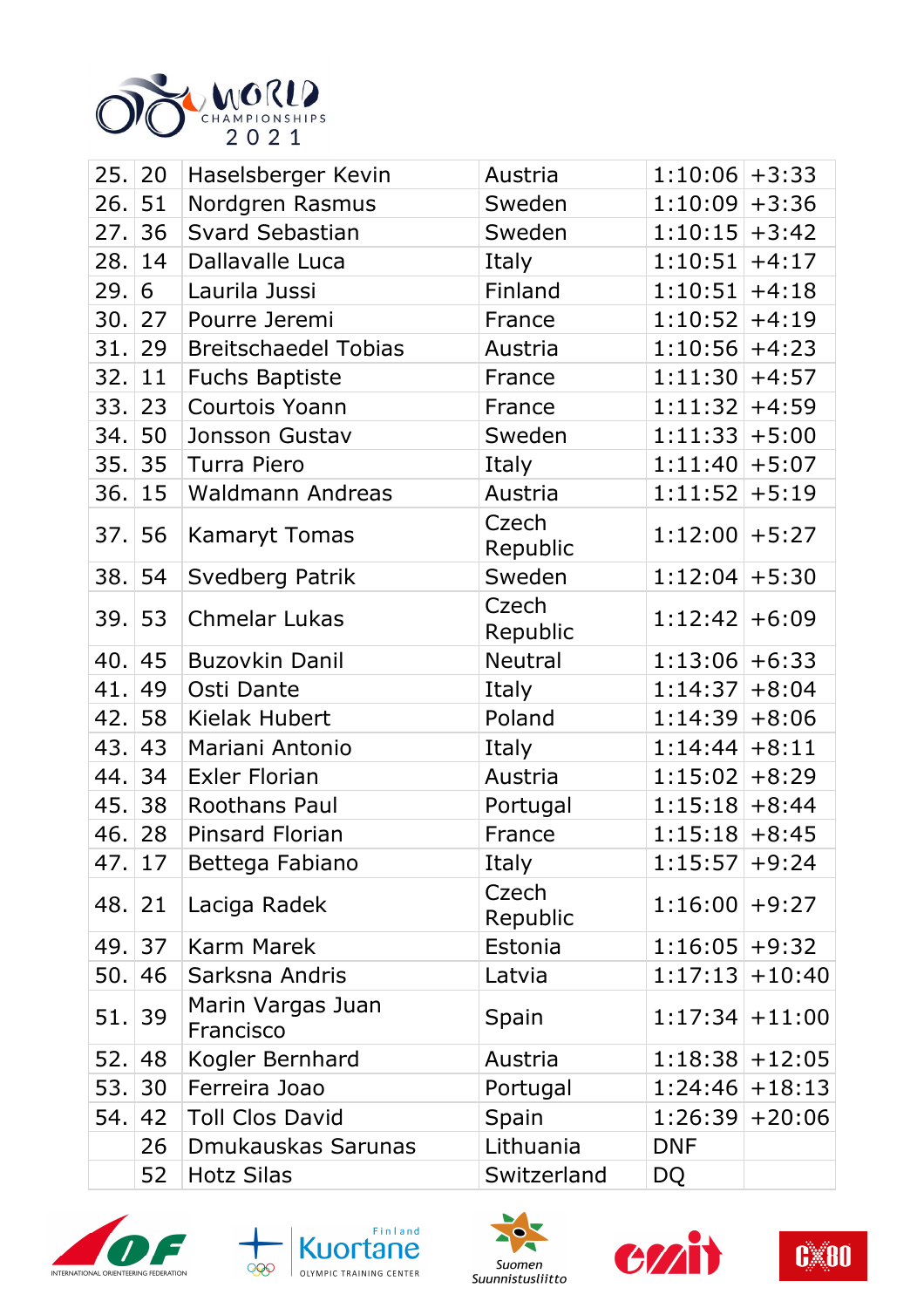

| 55 Valiauga Arnoldas | Lithuania |    |
|----------------------|-----------|----|
| 57 Wilms Lukas       | Germany   | DO |

### **WOMEN : 26,4 km**

Started: 39, DNF: 1, DQ: 2

| PI. | Nr. | <b>Name</b>                      | <b>Nationality</b> | <b>Time</b>      | Diff.   |
|-----|-----|----------------------------------|--------------------|------------------|---------|
| 1.  |     | 116 Foliforova Svetlana          | <b>Neutral</b>     | 1:08:39          |         |
| 2.  | 135 | Pesu Mervi                       | Finland            | 1:10:00          | $+1:21$ |
| 3.  | 102 | Tichovska Martina                | Czech<br>Republic  | $1:10:05$ +1:25  |         |
| 4.  |     | 103 Hara Marika                  | Finland            | $1:10:07$ +1:27  |         |
| 5.  | 117 | <b>Bylars Linn</b>               | Sweden             | 1:10:48          | $+2:08$ |
| 6.  | 110 | ShipilovaVinogradova Olga        | <b>Neutral</b>     | $1:10:48$ + 2:08 |         |
| 7.  | 101 | Kubinova Veronika                | Czech<br>Republic  | $1:11:23$ + 2:44 |         |
| 8.  |     | 115 Christoffersen Caecilie      | <b>Denmark</b>     | $1:11:53$ + 3:13 |         |
| 9.  | 111 | <b>Reiner Marina</b>             | Austria            | 1:12:11          | $+3:32$ |
| 10. |     | 106 Stengard Ingrid              | Finland            | 1:13:12          | $+4:33$ |
| 11. |     | 136 Tiderman Anna                | Sweden             | $1:13:41$ + 5:02 |         |
| 12. |     | 128 Sukholovskaia Uliana         | <b>Neutral</b>     | 1:14:32          | $+5:52$ |
| 13. |     | 139 Palm Ella                    | Sweden             | 1:14:55          | $+6:16$ |
| 14. |     | 109 Bolshova Anastasiya          | <b>Neutral</b>     | 1:15:22          | $+6:42$ |
| 15. |     | 112 Mickuviene Algirda           | Lithuania          | 1:15:28          | $+6:49$ |
| 16. | 124 | Garcin Lou                       | France             | 1:15:37          | $+6:57$ |
| 17. | 127 | Hirv Eleri                       | Estonia            | 1:15:46          | $+7:07$ |
| 18. | 130 | Nielsen Birka<br>Oehlenschlaeger | Denmark            | $1:15:50$ + 7:10 |         |
| 19. |     | 105 Svir Anastasiya              | Neutral            | $1:15:58$ + 7:18 |         |
| 20. |     | 126 Aguilera Viladomiu Monica    | Spain              | $1:16:14$ + 7:34 |         |
|     |     | 21.   123   Dannowski Anke       | Germany            | $1:16:24$ + 7:45 |         |
| 22. |     | 108 Trifilenkova Anastasia       | <b>Neutral</b>     | $1:16:25$ + 7:45 |         |
|     |     | 23.   118   Novakova Katerina    | Czech<br>Republic  | $1:16:25$ + 7:45 |         |
|     |     | 24.   129   Valimaa Eveliina     | Finland            | $1:16:46$ +8:07  |         |
| 25. |     | 137 Gustafsson Karin             | Sweden             | $1:17:41$ +9:02  |         |









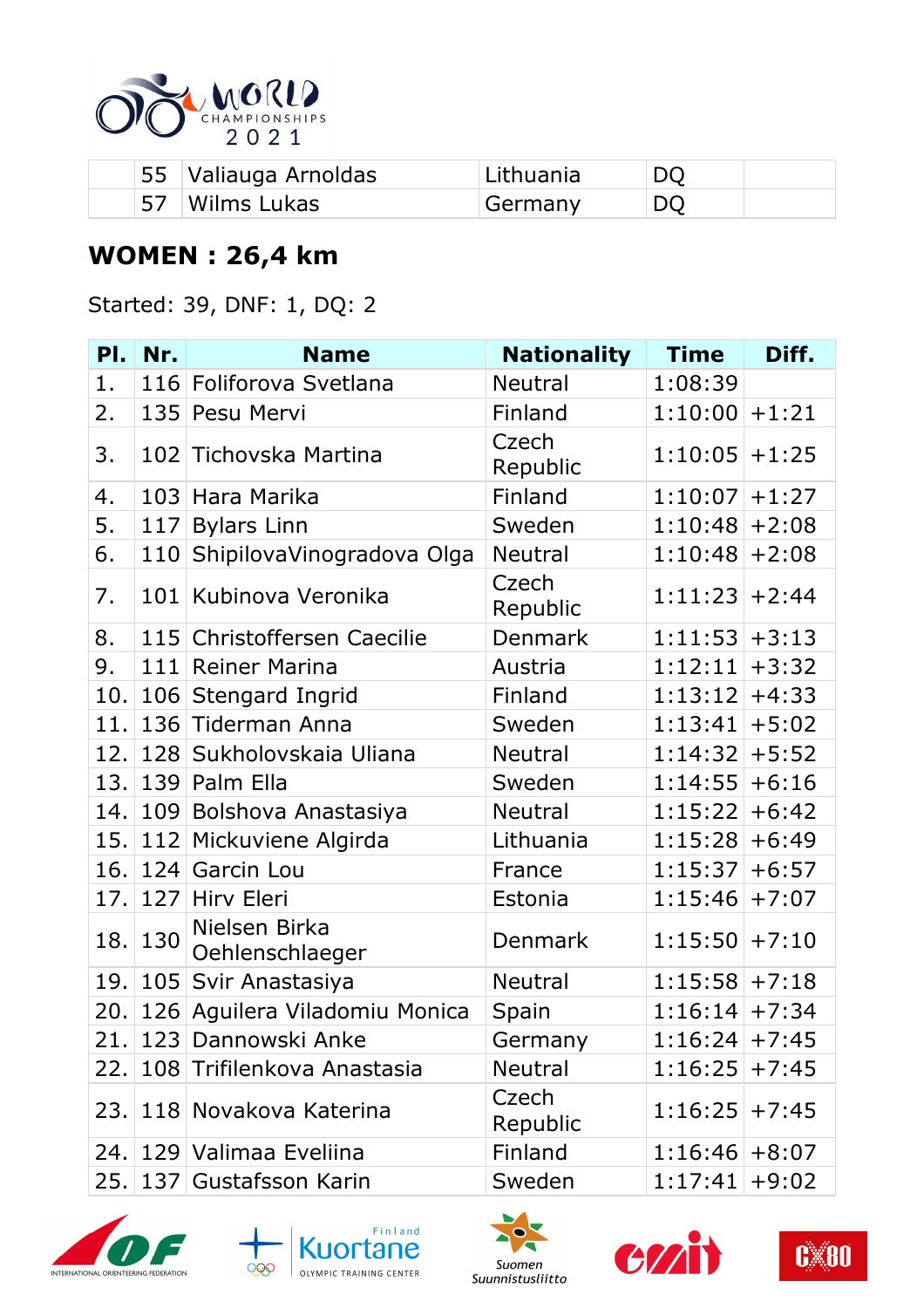

|  | 26. 133 Rudkiewicz Lucie    | France            | $1:17:49$ +9:09   |  |
|--|-----------------------------|-------------------|-------------------|--|
|  | 27. 107 Devillers Constance | France            | $1:17:50$ +9:10   |  |
|  | 28. 104 Soegaard Camilla    | <b>Denmark</b>    | $1:18:20+9:41$    |  |
|  | 29. 119 Gigon Michaela      | Austria           | $1:18:25$ +9:46   |  |
|  | 30. 138 Kubinova Romana     | Czech<br>Republic | $1:19:12$ + 10:33 |  |
|  | 31. 113 Saarela Ruska       | Finland           | $1:19:20$ + 10:40 |  |
|  | 32. 134 Umbrasaite Juste    | Lithuania         | $1:20:48$ + 12:08 |  |
|  | 33. 125 Michnovic Viktorija | Lithuania         | $1:21:12$ + 12:32 |  |
|  | 34. 120 Musilova Vendula    | Czech<br>Republic | $1:22:26$ + 13:47 |  |
|  | 35. 131 Tammemae Piibe      | Estonia           | $1:22:45$ + 14:05 |  |
|  | 36. 122 Denaix Lou          | France            | $1:31:49$ + 23:10 |  |
|  | 121 Silva Ana Filipa        | Portugal          | <b>DNF</b>        |  |
|  | 114 Haga Antonia            | Finland           | DQ                |  |
|  | 132 Splittorff Nikoline     | Denmark           | DQ                |  |

#### **MEN20 : 24,8 km**

Started: 36, DNF: 3, DQ: 2

| PI. | Nr. | <b>Name</b>                   | <b>Nationality</b>    | <b>Time</b>      | Diff.   |
|-----|-----|-------------------------------|-----------------------|------------------|---------|
| 1.  |     | 212 Jorgensen Morten          | <b>Denmark</b>        | 58:59            |         |
| 2.  |     | 213 Demaret Joly Albin        | France                | 1:00:57          | $+1:57$ |
| 3.  |     | 228 Shvedov Yaroslav          | Russian<br>Federation | $1:01:18$ + 2:19 |         |
| 4.  | 226 | Noergaard Mikkel<br>Brunstedt | Denmark               | $1:01:58$ + 2:59 |         |
| 5.  |     | 209 Tuma Matej                | Czech Republic        | $1:02:08$ + 3:09 |         |
| 6.  |     | 224 Wohanka Richard           | <b>Czech Republic</b> | 1:02:09          | $+3:09$ |
| 7.  |     | 214 Niebielski Bartosz        | Poland                | $1:02:10$ + 3:11 |         |
| 8.  |     | 208 Koffler Georg             | Austria               | $1:02:49$ + 3:50 |         |
| 9.  |     | 218 Rissanen Antti            | Finland               | $1:03:31+4:31$   |         |
|     |     | 10. 235 Kolomnin Leonid       | Russian<br>Federation | $1:03:36$ +4:37  |         |
|     |     | 11. 231 Aaltonen Tatu         | Finland               | $1:03:41$ +4:42  |         |









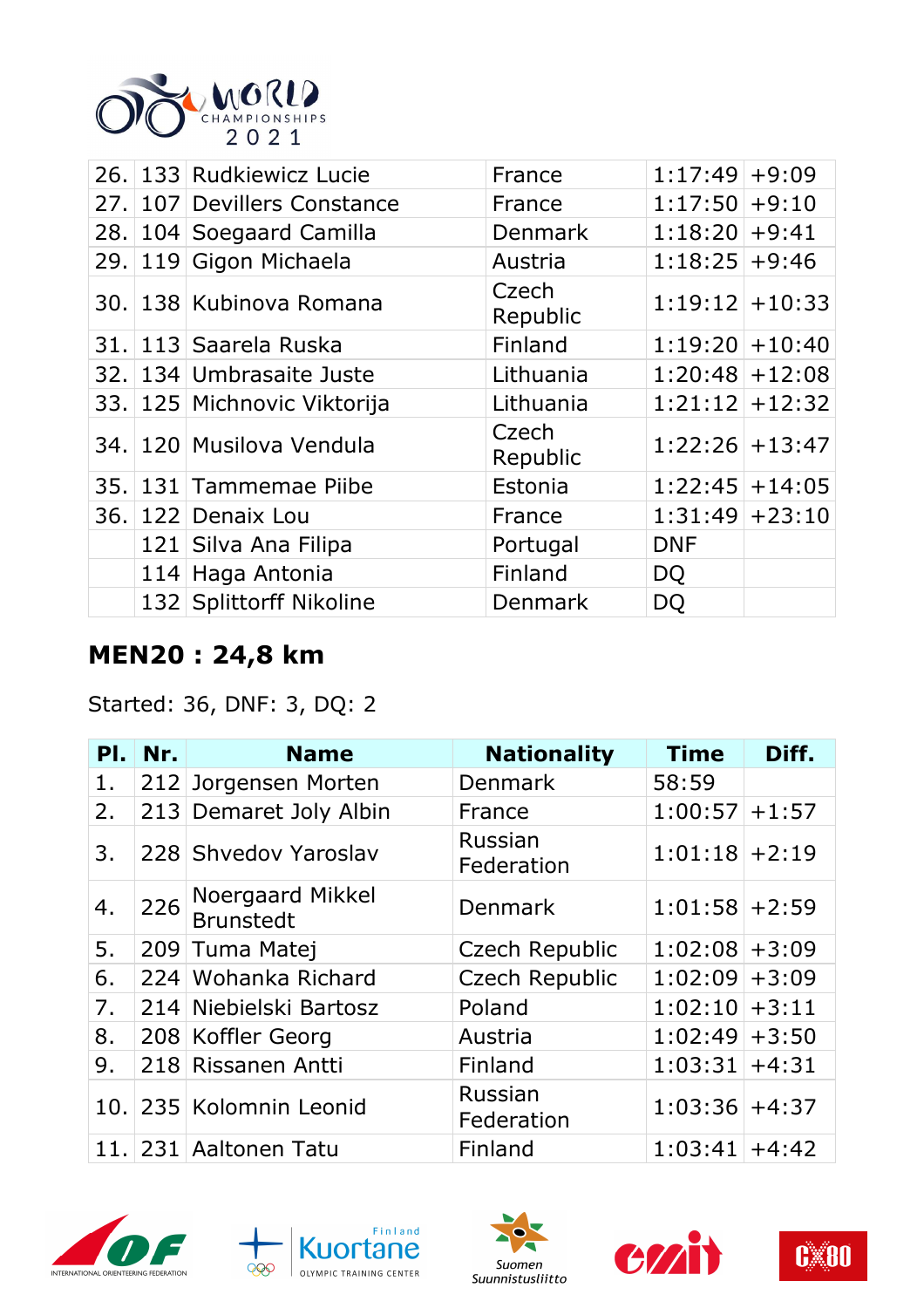

|      |     | 12. 205 Trunin Aleksandr      | Russian<br>Federation | $1:03:42$ +4:43   |          |
|------|-----|-------------------------------|-----------------------|-------------------|----------|
|      |     | 13. 206 Rieder Noah           | Switzerland           | $1:04:02$ + 5:02  |          |
| 14.  |     | 229 Hoffmann Noah Tristan     | Denmark               | 1:04:05           | $+5:05$  |
| 15.  | 211 | Hanhijarvi Paulus             | Finland               | 1:04:07           | $+5:07$  |
| 16.  |     | 232 Pesu Akseli               | Finland               | 1:04:12           | $+5:12$  |
| 17.  |     | 203 Hnilica Hannes            | Austria               | 1:05:43           | $+6:43$  |
| 18.  |     | 207 Hansson Jon               | Sweden                | 1:05:45           | $+6:46$  |
|      |     | 19. 210 Kuznetsov Vladimir    | Russian<br>Federation | 1:06:27           | $+7:28$  |
| 20.  |     | 215 Autio Wertti              | Finland               | 1:07:07           | $+8:08$  |
| 21.  |     | 227 Schnyder Flurin           | Switzerland           | 1:07:17           | $+8:18$  |
| 22.  |     | 221 Lukosius Nojus            | Lithuania             | 1:08:03           | $+9:04$  |
| 23.1 |     | 234 Cernik Adam               | Czech Republic        | 1:09:34           | $+10:35$ |
|      |     | 24. 236 Gaudernak Benjamin    | Austria               | 1:11:28           | $+12:29$ |
| 25.  |     | 201 Pritsik Sander            | Estonia               | $1:12:16$ + 13:17 |          |
|      |     | 26. 233 Labarbe Logan         | France                | 1:12:17           | $+13:18$ |
|      |     | 27. 219 Lopez Plazas Cesar    | Spain                 | $1:12:18$ + 13:19 |          |
| 28.  |     | 230 Sliuzelis Mykolas         | Lithuania             | 1:15:47           | $+16:47$ |
| 29.  | 202 | Villar Gorriz Jose<br>Antonio | Spain                 | $1:19:25$ + 20:26 |          |
| 30.  |     | 217 Shaidaiuk Nikolai         | Russian<br>Federation | $1:20:21$ + 21:21 |          |
| 31.  |     | 223 Klemettinen Simo          | Finland               | 1:34:02           | $+35:03$ |
|      |     | 225 Berthaud Armel            | France                | <b>DNF</b>        |          |
|      |     | 222 Iivashchenko Ruslan       | Russian<br>Federation | <b>DNF</b>        |          |
|      |     | 204 Zigilejus Vejus           | Lithuania             | <b>DNF</b>        |          |
|      |     | 220 Illig Martin              | Austria               | DQ                |          |
|      |     | 216 Wieser Lukas              | Austria               | <b>DQ</b>         |          |









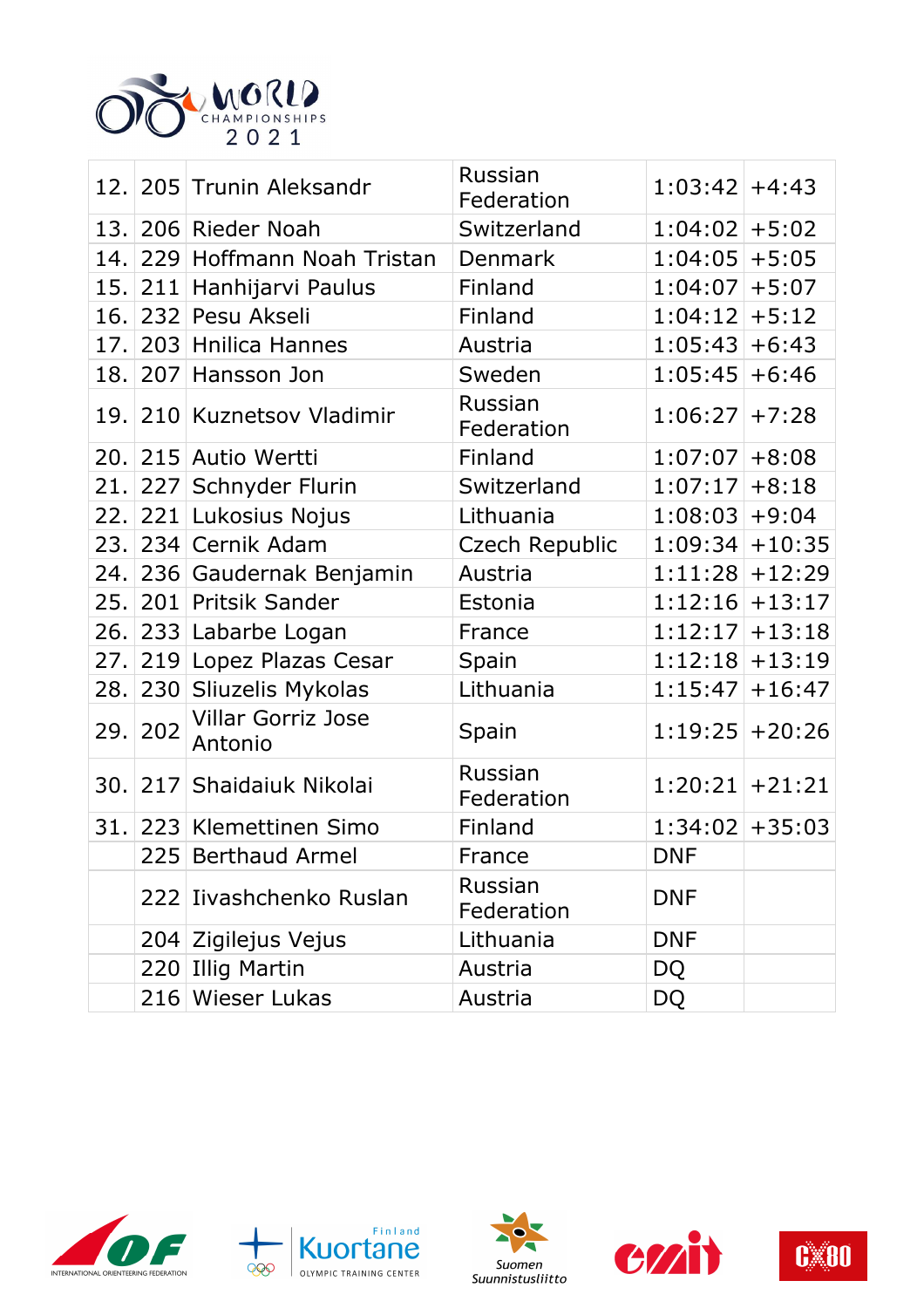

## **WOMEN20 : 20,6 km**

#### Started: 31, DNF: 1, DQ: 2

| PI. | Nr.      | <b>Name</b>                      | <b>Nationality</b>    | <b>Time</b>       | Diff.             |
|-----|----------|----------------------------------|-----------------------|-------------------|-------------------|
| 1.  |          | 313 Nurminen Kaarina             | Finland               | 1:00:40           |                   |
| 2.  |          | 314 Nedomlelova Lucie            | Czech Republic        | $1:01:35$ + 55    |                   |
| 3.  |          | 306 YliHietanen Silja            | Finland               | $1:04:29$ + 3:49  |                   |
| 4.  | 331      | Stranska Sofie                   | <b>Czech Republic</b> | 1:04:30           | $+3:50$           |
| 5.  |          | 315 Linnus Mari                  | Estonia               | $1:05:50$ + 5:10  |                   |
| 6.  | 303      | Pauly Lilou                      | France                | 1:05:53           | $+5:13$           |
| 7.  | 310      | Garcia Rodriguez<br><b>Nerea</b> | Spain                 | $1:05:57$ + 5:17  |                   |
| 8.  |          | 301 Landgraf Ekaterina           | Russian<br>Federation | $1:05:59$ + 5:19  |                   |
| 9.  |          | 305 Costa Marisa                 | Portugal              | $1:06:14$ + 5:34  |                   |
| 10. |          | 307 Aksenova Alena               | Russian<br>Federation | $1:06:54$ +6:14   |                   |
| 11. |          | 309 Henriksen Annika             | Denmark               | $1:07:01$ +6:21   |                   |
| 12. |          | 322 Hakkinen Pihla               | Finland               | $1:07:05$ +6:25   |                   |
| 13. |          | 304 Hofer Lena                   | Switzerland           | 1:07:15           | $+6:35$           |
|     |          | 14. 323 Zhurkina Anastasia       | Russian<br>Federation | $1:07:28$ +6:48   |                   |
|     |          | 15. 319 Riis Madsen Gertrud      | <b>Denmark</b>        | $1:07:42$ +7:02   |                   |
| 16. |          | 302 Palm Tilda                   | Sweden                | $1:07:45$ +7:04   |                   |
| 17. |          | 308 Nyga Julia                   | Poland                | $1:07:58$ + 7:18  |                   |
|     |          | 18. 326 Toporova Daria           | Russian<br>Federation | $1:08:03$ + 7:23  |                   |
|     |          | 19. 324 Puisyte Vytene           | Lithuania             | $1:09:19$ +8:39   |                   |
|     |          | 20. 320 Pesu Vilma               | Finland               | $1:09:57$ +9:17   |                   |
|     |          | 21. 312 Hnilica Jana             | Austria               | $1:10:21$ +9:41   |                   |
|     |          | 22. 328 Voutilainen Lotta        | Finland               | $1:11:15$ + 10:34 |                   |
|     | 23.  321 | Streglova Zuzana                 | Czech Republic        | $1:13:02$ + 12:22 |                   |
|     |          | 24. 330 Rasimus Siiri            | Finland               |                   | $1:13:05$ + 12:25 |
| 25. |          | 317 Kruglova Anastasiia          | Russian<br>Federation |                   | $1:19:44$ + 19:04 |
|     |          | 26. 318 Colle Lou                | France                | $1:21:44$ + 21:03 |                   |